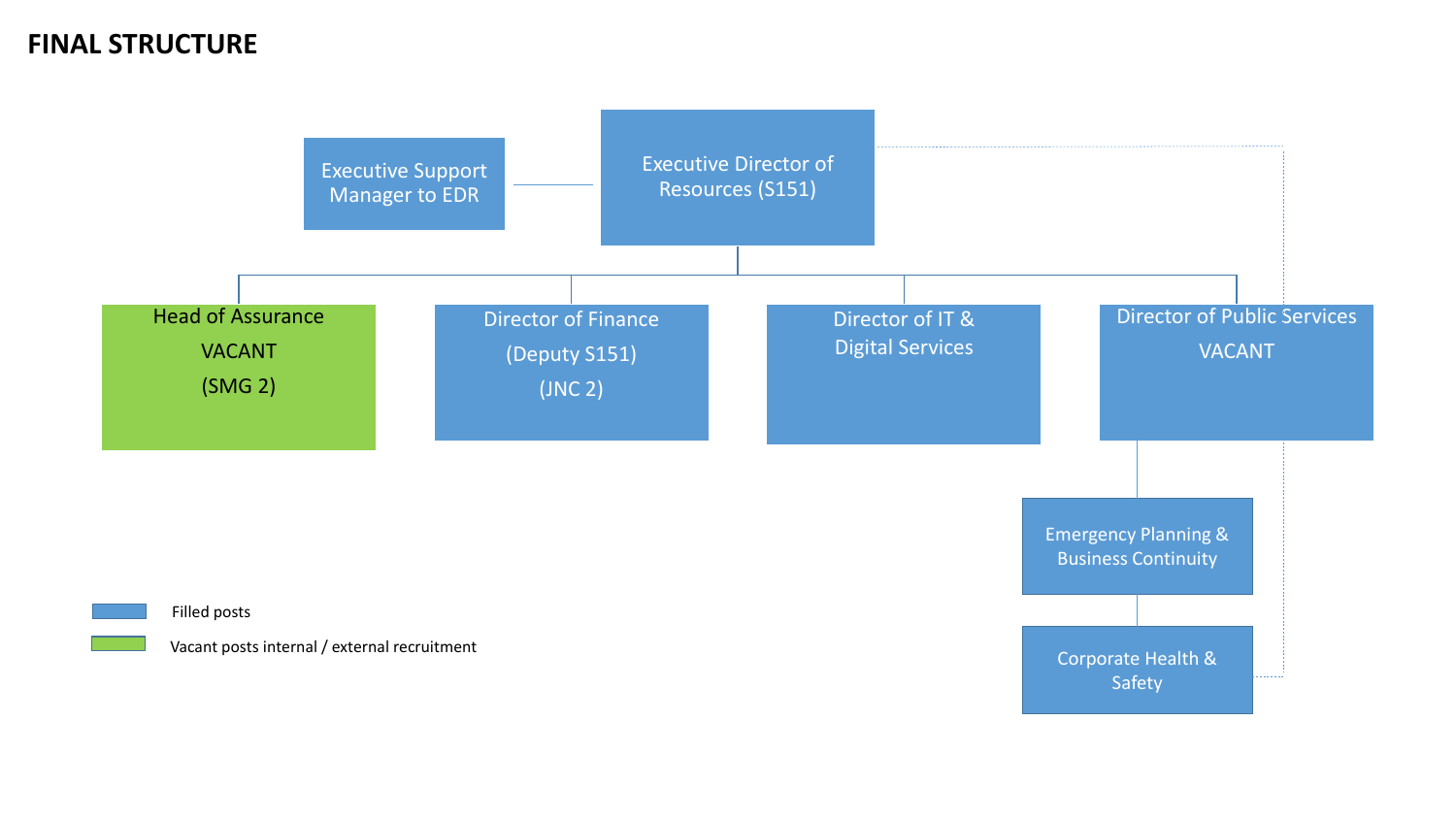

### **FINAL STRUCTURE**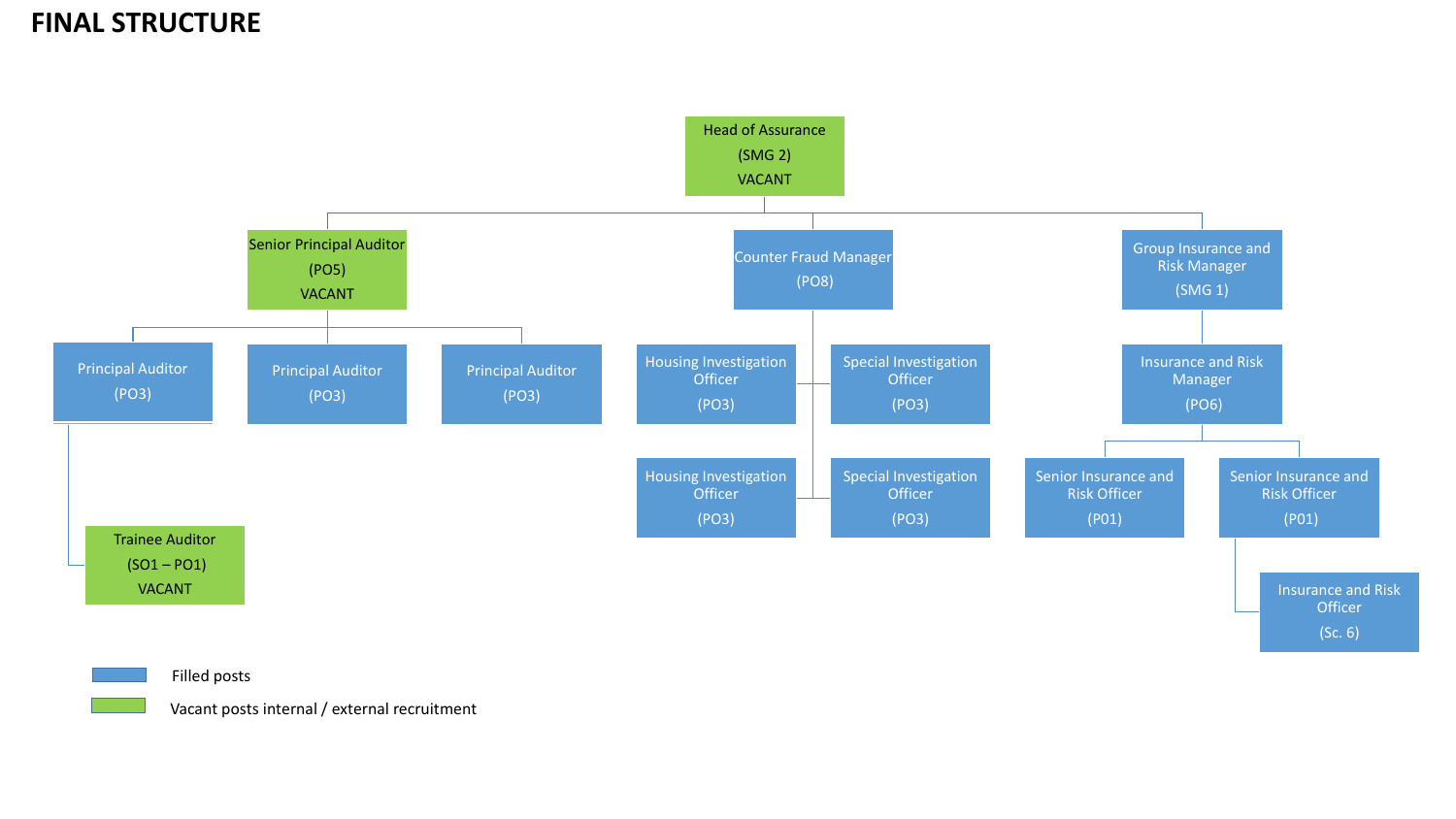



## Head of Fin. Strategy, Planning and Commercial (JNC 4)

# **FINAL STRUCTURE**

Filled posts

Vacant posts internal/ external recruitment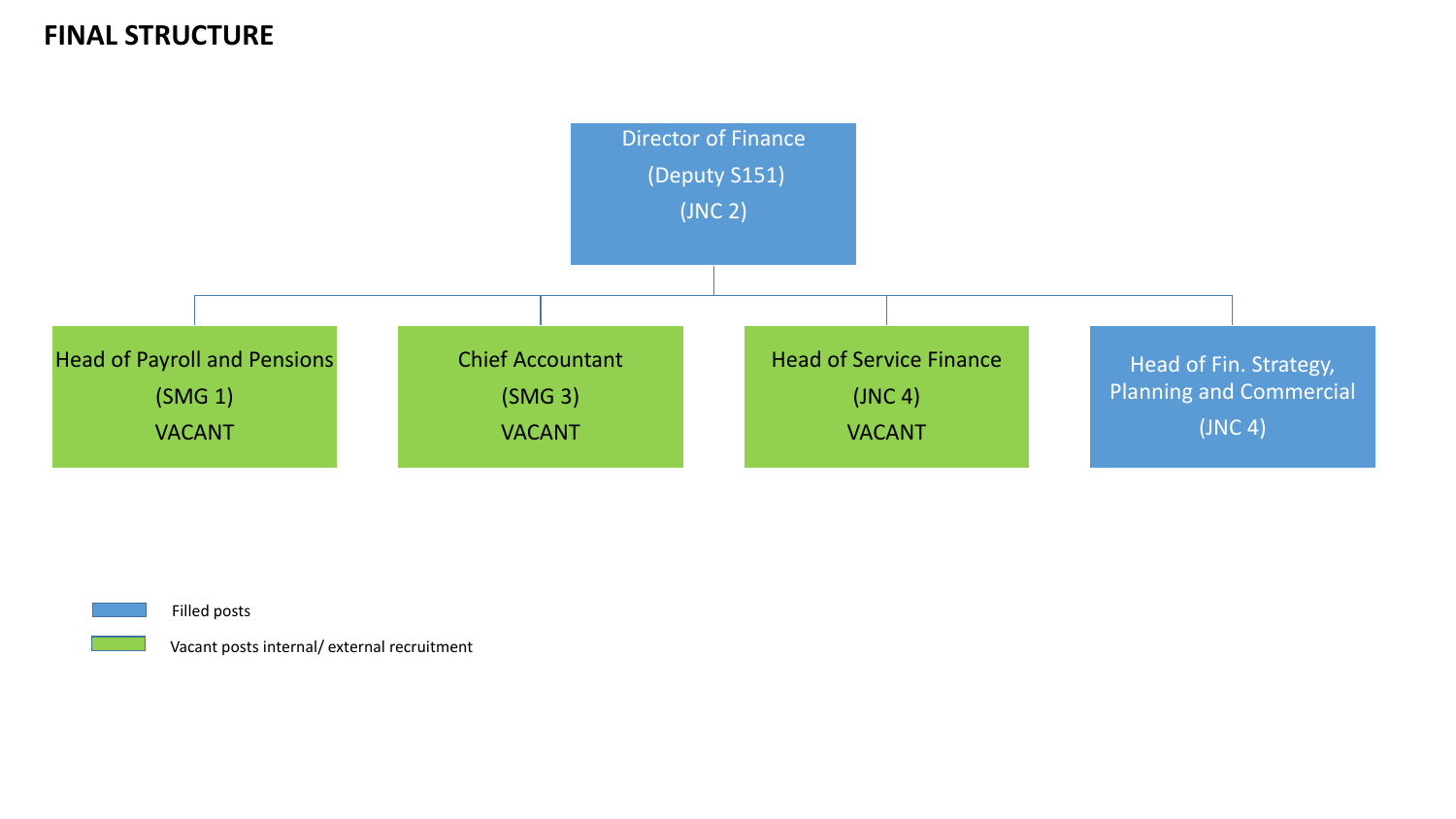Pension Officers (SO1) \*4



Pensioners Payroll Admin (SC5)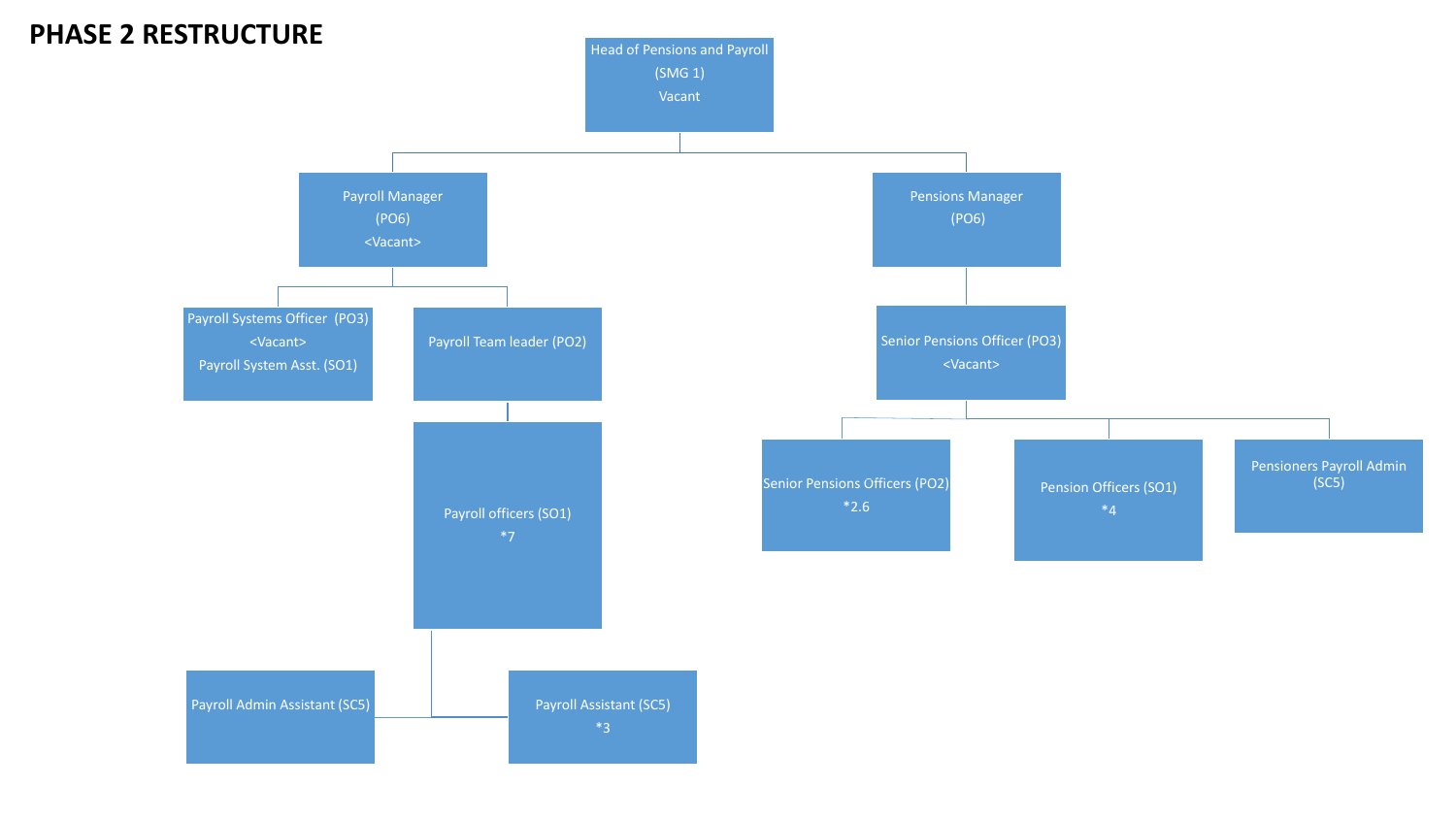An additional 6 CIPFA Trainee posts and 2 AAT Apprentice Trainee Posts are available across the Corporate and Service Finance structures. One is based **FINAL STRUCTURE in Internal Audit and is shown on that structure chart.** 

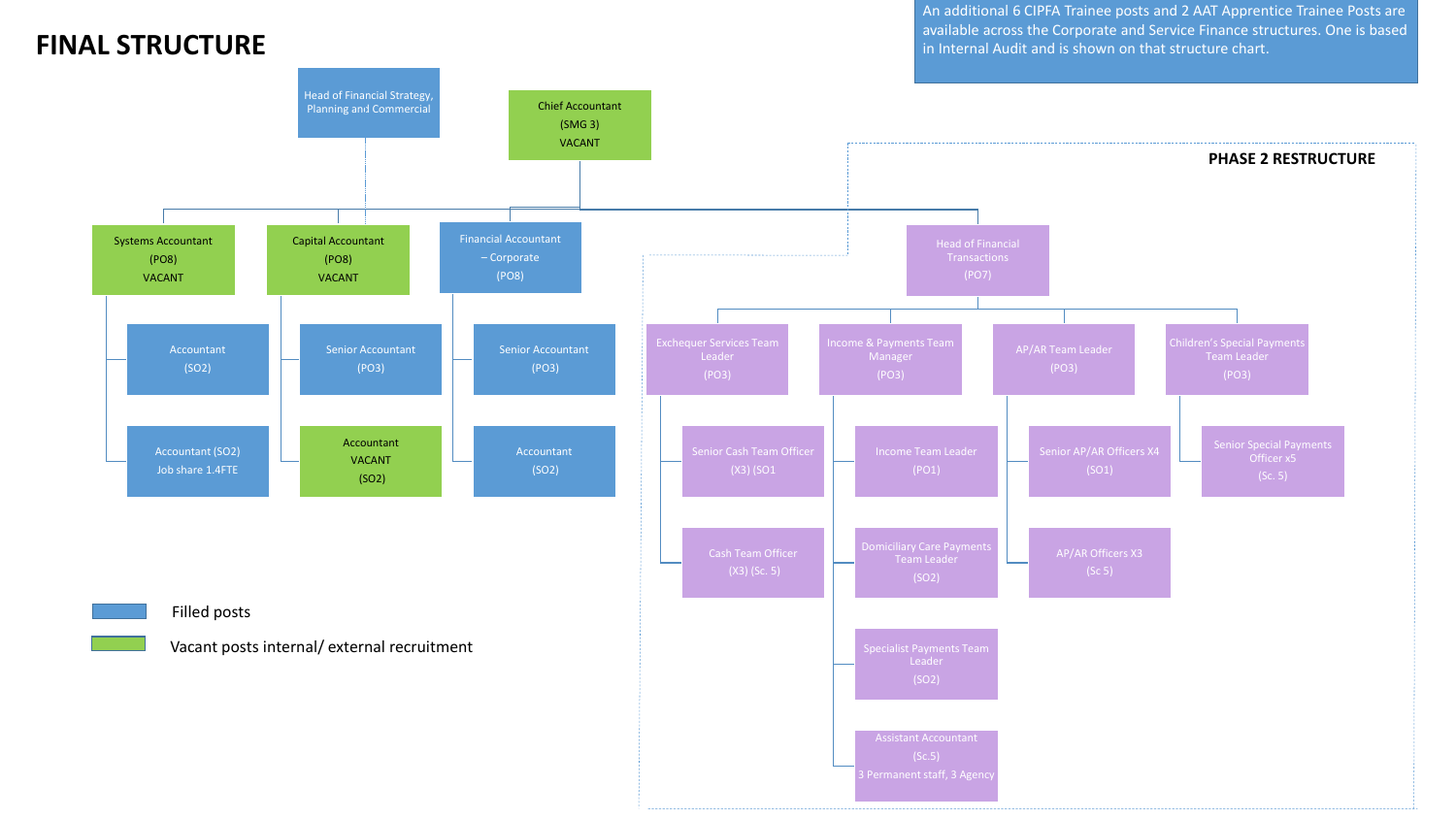



### **FINAL STRUCTURE**

### Filled posts

Vacant posts internal / external recruitment

An additional 6 CIPFA Trainee posts and 2 AAT Apprentice Trainee Posts are available across the Corporate and Service Finance structures. One is based in Internal Audit and is shown on that structure chart.